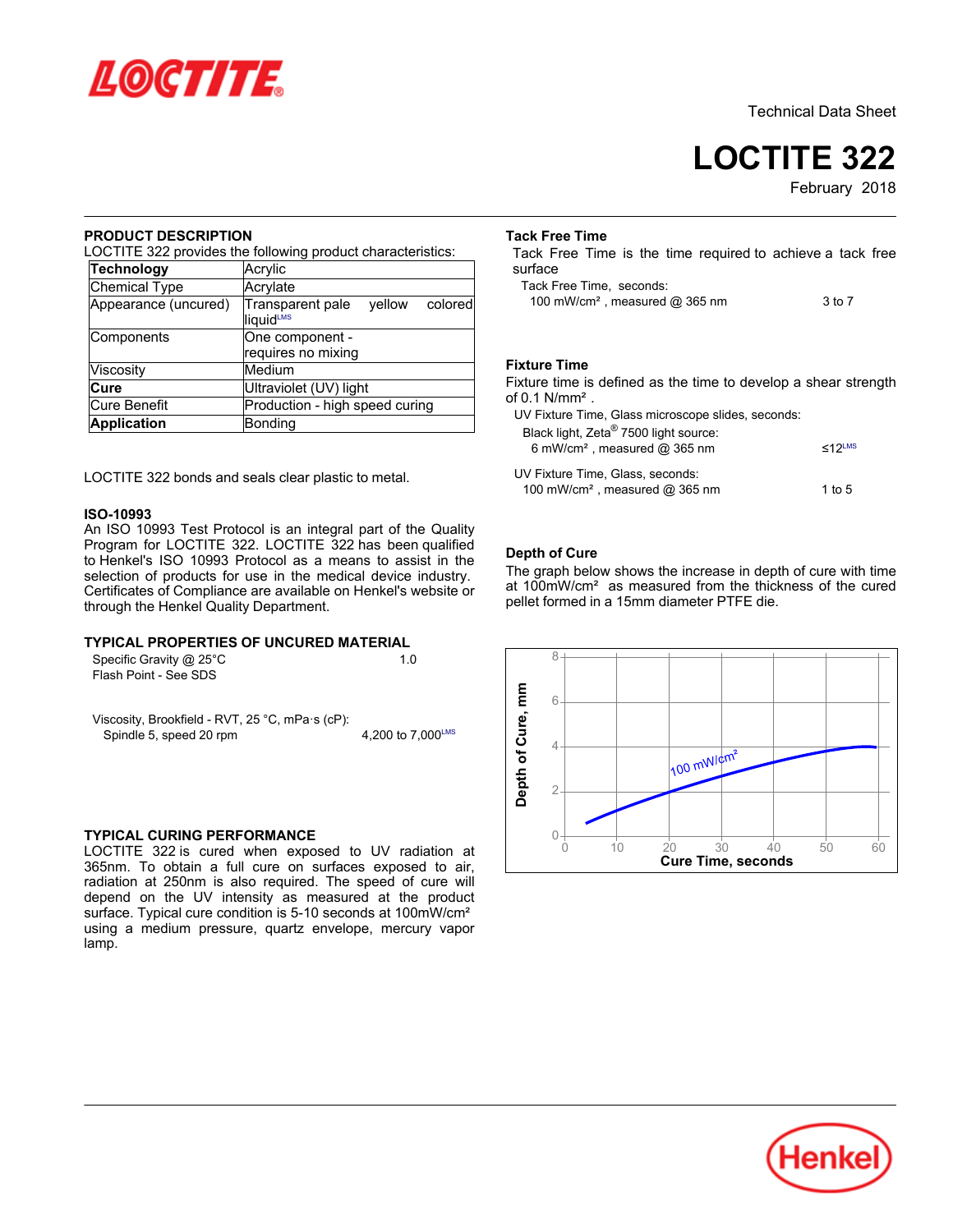## **TYPICAL PROPERTIES OF CURED MATERIAL**

| <b>Physical Properties</b>                                                                |                                |                     |
|-------------------------------------------------------------------------------------------|--------------------------------|---------------------|
| Coefficient of Thermal Expansion,<br>ISO 11359-2. K <sup>-1</sup>                         |                                | $80 \times 10^{-6}$ |
| Coefficient of Thermal Conductivity, ISO 8302,<br>$W/(m \cdot K)$                         | 0.1                            |                     |
| Glass Transition Temperature, ASTM E 228, °C                                              | 45                             |                     |
| Shore Hardness, ISO 868, Durometer D                                                      | 68                             |                     |
| Shrinkage, %                                                                              | 8                              |                     |
| Elongation, at break, ISO 527-3, %                                                        | 160                            |                     |
| Tensile Strength, at break, ISO 527-3                                                     | N/mm <sup>2</sup><br>(psi)     | 9<br>(1,305)        |
| Tensile Modulus, ISO 527-3                                                                | N/mm <sup>2</sup> 420<br>(psi) | (61,000)            |
| UV Depth of Cure, mm:<br>100 mW/cm <sup>2</sup> , measured @<br>365<br>nm. for<br>seconds | $30 > 0.9$ <sup>LMS</sup>      |                     |

# **TYPICAL PERFORMANCE OF CURED MATERIAL**

Cured  $\omega$  100 mW/cm<sup>2</sup>  $\omega$ 365 nm for 40 seconds.

| Lap Shear Strength, ISO 4587: |                   |                           |
|-------------------------------|-------------------|---------------------------|
| PVC to Glass                  | N/mm <sup>2</sup> | 1 to $5$                  |
|                               | (psi)             | (145 to 725)              |
| Polycarbonate to Glass        | $N/mm2$ 1 to 5    |                           |
|                               | (psi)             | $(145 \text{ to } 725)$   |
| ABS to Glass                  | $N/mm2$ 1 to 5    |                           |
|                               | (psi)             | (145 to 725)              |
| Tensile Strength, ISO 6922:   |                   |                           |
| Steel pin (grit blasted)Glass | N/mm <sup>2</sup> | 4 to 11                   |
|                               | (psi)             | $(580 \text{ to } 1,600)$ |

## **TYPICAL ENVIRONMENTAL RESISTANCE**

Cured @ 100 mW/cm², measured @ 365 nm, for 40 seconds plus 1 week @ 22 °C Tensile Strength, ISO 6922:

Steel pin (grit blasted) to Glass

#### **Hot Strength**







## **Chemical/Solvent Resistance**

Aged under conditions indicated and tested @ 22 °C.

|                                  |    | % of initial strength |       |        |
|----------------------------------|----|-----------------------|-------|--------|
| <b>Environment</b>               | °C | 100 h                 | 500 h | 1000 h |
| Heat/humidity 90% RH             | 40 | 65                    | 40    | 30     |
| Gasoline                         | 22 | 85                    | 85    | 85     |
| Freon TA                         | 22 | 85                    | 75    |        |
| Industrial methylated<br>spirits | 22 | 80                    | 10    |        |

## **Effects of Sterilization**

Components bonded with LOCTITE 322 and subjected to standard sterilization by ETO or Gamma Radiation (2.5 and 7.0 Megarads) resulted in no deterioration of bond strength

## **GENERAL INFORMATION**

**This product is not recommended for use in pure oxygen and/or oxygen rich systems and should not be selected as a sealant for chlorine or other strong oxidizing materials.**

#### **For safe handling information on this product, consult the Safety Data Sheet (SDS).**

Where aqueous washing systems are used to clean the surfaces before bonding, it is important to check for compatibility of the washing solution with the adhesive. In some cases these aqueous washes can affect the cure and performance of the adhesive.